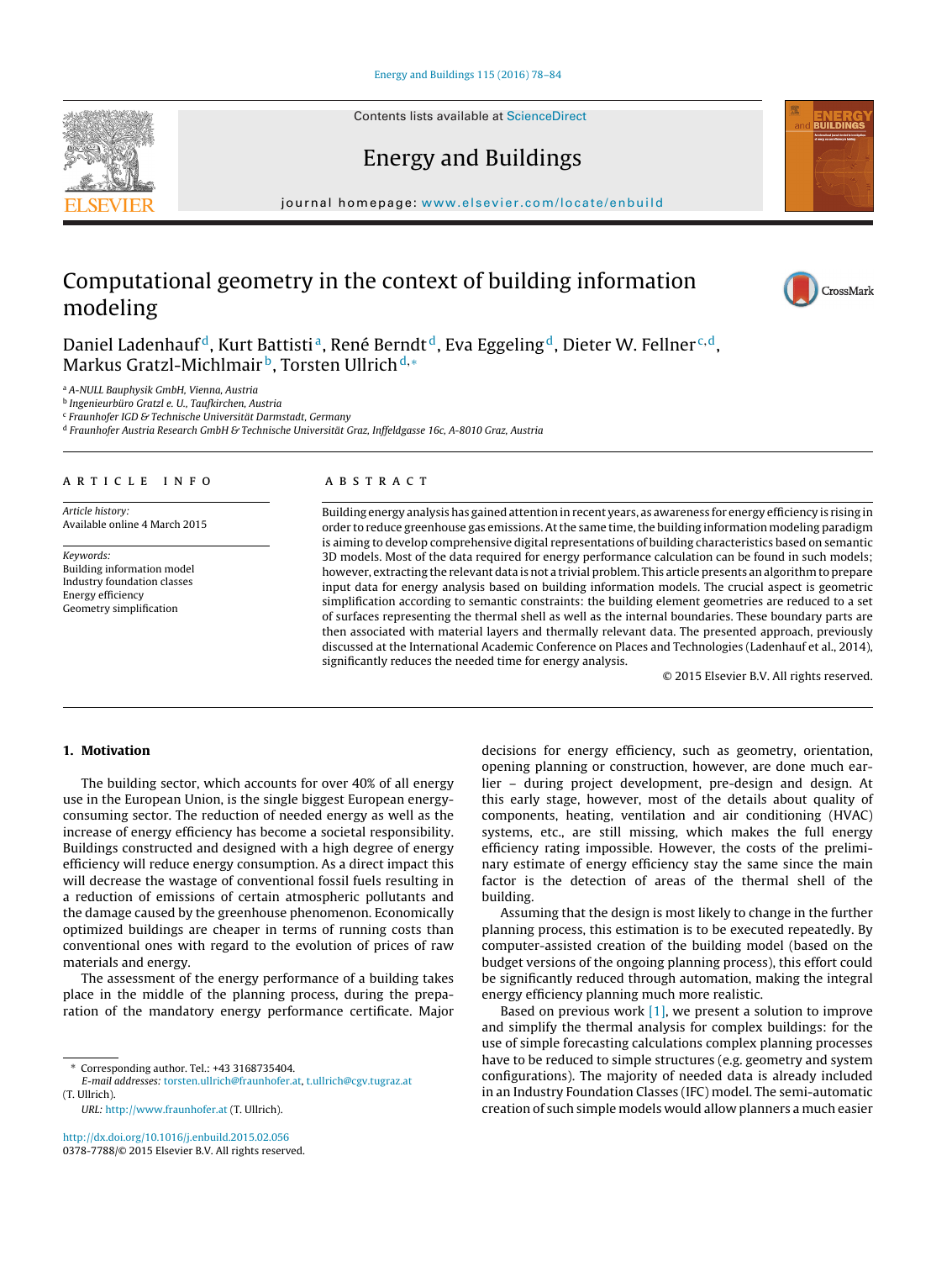detection and control of the energetic impact of their plans and measures.

#### **2. Related work**

The approach and its algorithms presented in this article include techniques from various fields of application: data management in the context of Building Information Modeling (BIM), energy performance analysis in the context of Building Energy Modeling (BEM), and computational geometry with a focus on semantic modeling.

Mitchell [\[2\]](#page--1-0) points out that thermal performance of buildings has a long history of application and has become a central focus today as a means to improving building environments yet using less resources. This has put a new demand for multiple performance optimizations that embraces the basics of structural stability, health, egress, fire protection, etc., with environmental qualities of noise control, daylighting, and indoor comfort.

The enhanced product assembly and quality as well as the application of advanced manufacturing techniques have added further dimensions to the modeling and analysis task. Franconi [\[3\]](#page--1-0) introduces the concept of a framework for building energy modeling methods and processes. The effort involves examining modeling tasks across modeling applications, creating a structure for organizing them, and specifying the detailed development of shared components.

The digital representation of the design process is reflected by the Industry Foundation Classes, an open data model for building and construction industry data developed by buildingSMART, formerly International Alliance for Interoperability [\[4\].](#page--1-0) Intended to facilitate interoperability in the building industry, it has become an ISO standard [\[5\]](#page--1-0) and a commonly used format for building information models.

The question how to close the gap between BIM and energy performance simulation has been a subject of research in recent years. Hitchcock and Wong [\[6\]](#page--1-0) analyze different efforts in this field, concluding that automatic data exchange between BIMs and energy simulation is still an "elusive goal".

The Lawrence Berkeley National Laboratory (Berkeley Lab) realizes the approach most similar to the presented one: they are developing a methodology to semi-automatically perform energy simulations based on original data from an IFC-based BIM. The methodology involves model checking (to ensure that the BIM meets certain requirements), and, as its key step, automated data transformation from the BIM to a format suitable for energy simulation [\[7\].](#page--1-0) For the latter step, they developed an algorithm that splits up space boundaries (the surfaces where spaces meet building elements) based on what is on the "other side" of the building element, so that each resulting space boundary has constant onedimensional heat flow across its area. These split space boundaries and building elements as vertices, as well as the physical connections between them as edges, constitute paths of heat transmission in a building graph [\[8\].](#page--1-0)

The main difference to our approach has its roots in the Austrian calculation methodology for energy performance certificates. It is defined in the OIB-Richtlinie Energieeinsparung und Wärmeschutz and the ÖNORM B 8110. The goal is to keep the effort for certificate issuance to a justifiable amount, yet provide "good enough" results, e.g. to enable meaningful comparisons of different buildings on the market [\[9\].](#page--1-0) The input data necessary for such a calculation include:

• building geometry data, namely the building elements' area quantities, gross area, and gross volume;

- the building elements' thermal transmittance (U-values), or definition of their material layers (material, thickness);
- heating-degree-days (in German: Heizgradtage) per year (determine the period in which the space heating is used);
- monthly climate data (average temperature, solar radiation for horizontal areas and all cardinal directions).

Another approach to facilitate exchange of IFC data between different tools is the implementation of Model View Definitions (MVDs). This approach responds to the problem that one usually does not know what to expect from an IFC model: IFC, by its very nature, is rich, but flexible and redundant, because it has to address various needs from architects, suppliers, engineers, and others. MVDs define subsets of the IFC schema for certain exchange tasks, outlining what data are expected in a specific use case [\[10\].](#page--1-0) Official MVDs are being developed by buildingSMART, with the Coordination View being the first and most widely implemented view [\[11\].](#page--1-0) For the Coordination View, there even exists a "Space Boundary Add-On View" to support the usecase of energy analysis  $[12]$ . The specification of MVDs is done manually, and Venugopal et al. propose a more formalized approach [\[13\].](#page--1-0) In any case, specifications are of course only the first step, and it depends on BIM software vendors to implement them.

Meanwhile, the transformation from BIM to a format suitable for energy analysis is based on computational geometry algorithms to simplify geometry with respect to semantic constraints. These constraints are a set of rules formulated by civil engineering experts with respect to thermal performance guidelines and laws. Needed building information is extracted from the IFC data as much as possible.

Applying computational geometry algorithms to BIM requires the incorporation of numerical robustness aspects. For an introduction to the robustness problems that arise with geometric computation we refer to the work of Hoffmann [\[14\].](#page--1-0) A more recent discussion of the topic is the work of Kettner et al. [\[15\].](#page--1-0) They discuss the problems of using floating point arithmetic for algorithms that assume real arithmetic and show that simple algorithms may fail under such conditions.

In the context of architecture and building information management, plane based representations are of special interest. More specifically, Bernstein et al. [\[16\]](#page--1-0) and Krispel et al. [\[17\]](#page--1-0) applied a plane based representation together with exact floating point predicates [\[18\]](#page--1-0) to calculate Boolean operations on solids organized in binary space partitioning trees. Furthermore, the method has been applied for efficient robust polygonal boundary evaluation of swept Minkowski sums [\[19\].](#page--1-0)

Our algorithms use floating-point arithmetic as well. In contrast to the methods mentioned above, we employ additional information stored in IFC data to cope with numerical issues: in most cases the result of a geometric operation (intersection, union, etc.) is (directly or indirectly) available. Therefore, it is possible to use a snapping-based technique.

#### **3. Algorithm**

The goal of the algorithm is to create simple building models for energy analysis based on complex building information models. Currently, this task is done manually, i.e., by re-creating models from scratch. The ideal algorithm would do the same as a human expert who is modeling the data for energy analysis by looking at and using the data from the IFC model. Faced with a complex, yet incomplete representation of a real-world building, he or she decides, which data are relevant and which are not based on semantic understanding.